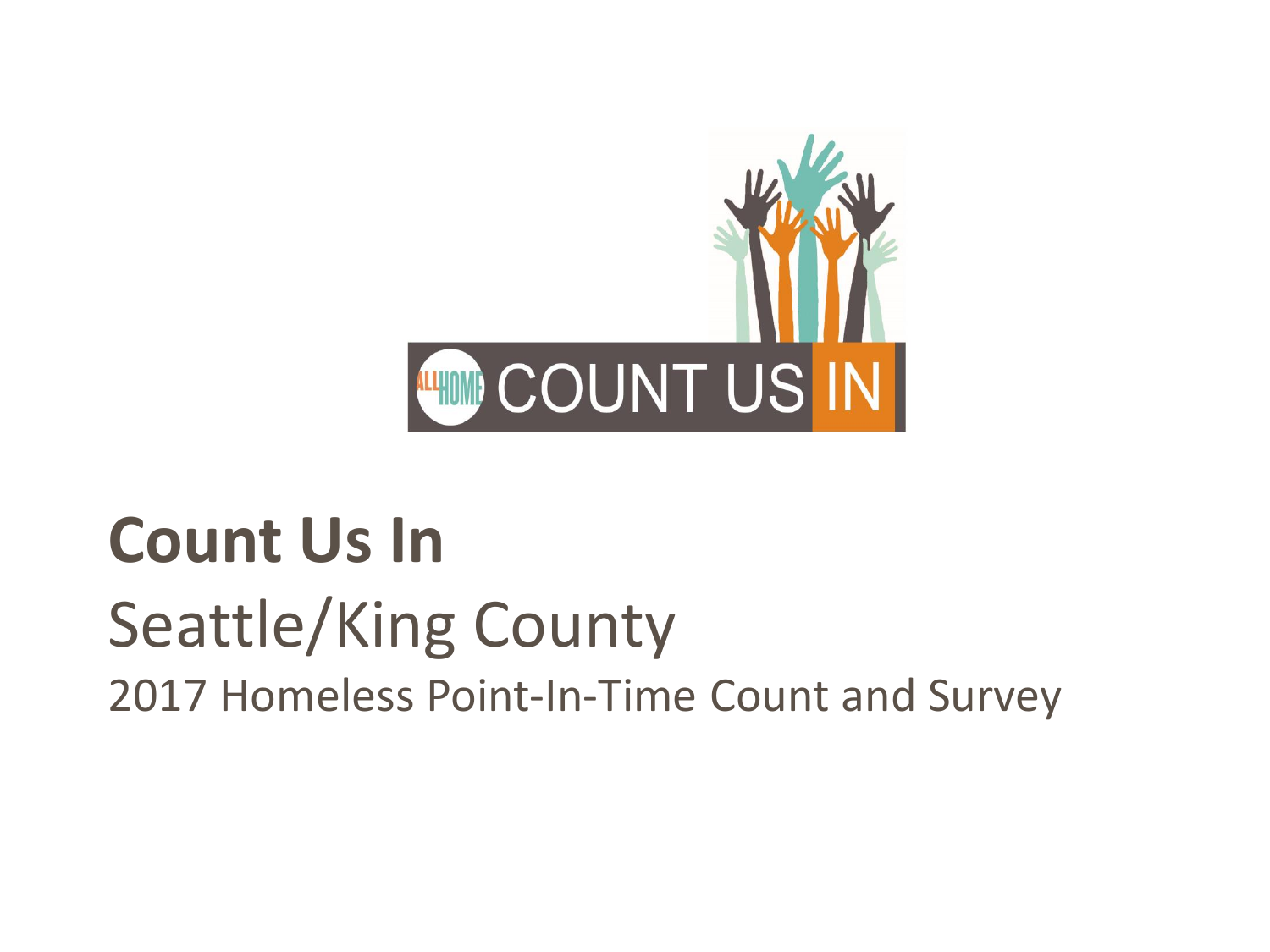## What is Count Us In?

Count Us In, formerly the One Night Count, is our community's annual Point In Time Count of individuals experiencing homelessness.

- HUD Requires the Point In Time count
- All Home, as the Continuum of Care lead, is responsible for carrying out the Count
- All Home has contracted with Applied Survey Research to conduct Count Us In.

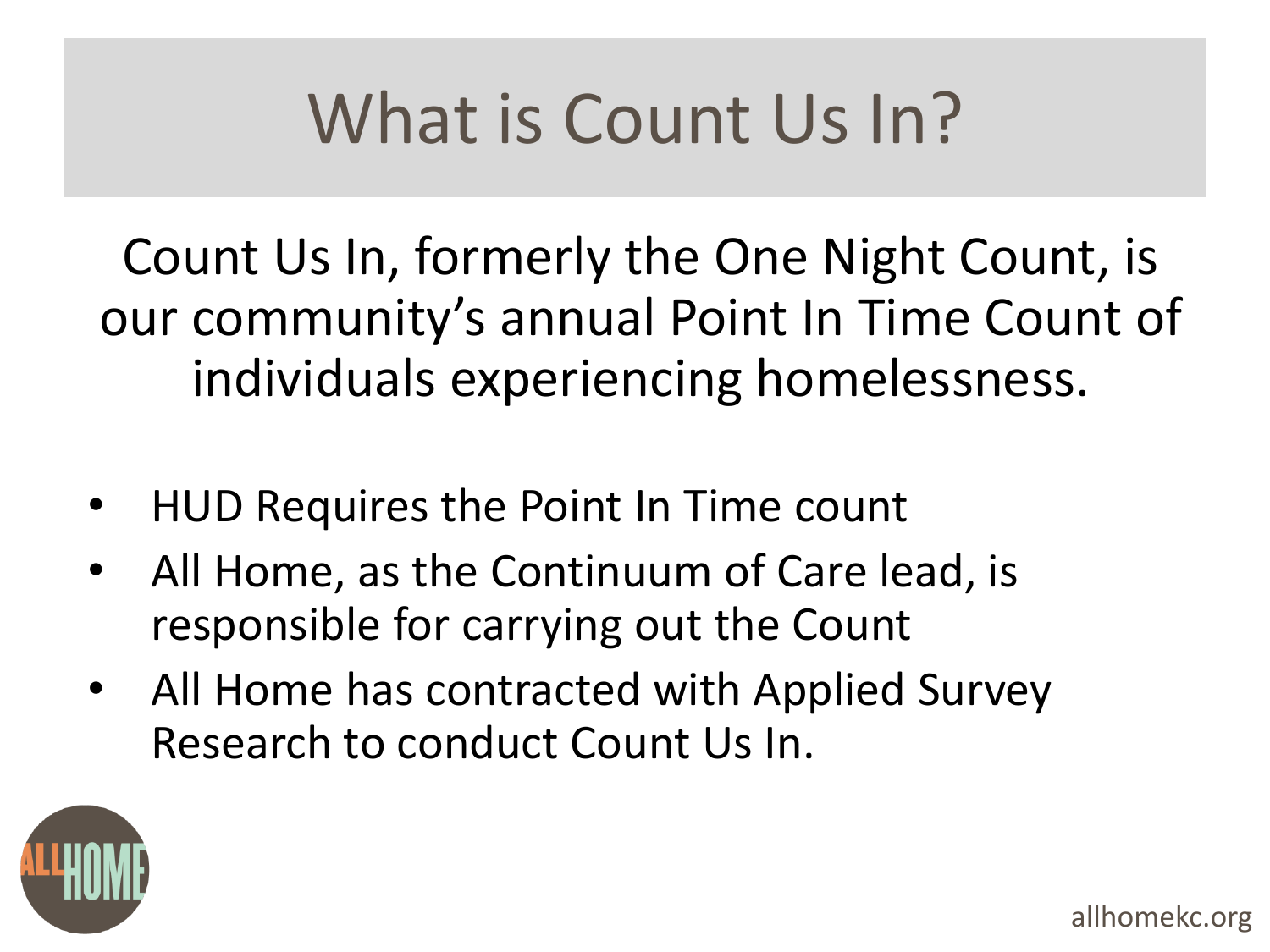## Why Conduct an Annual Count?

- Key method for collecting data on the needs of people experiencing homelessness
- Opportunity to increase awareness and spark action
- A successful and accurate count is an essential component to informing our system response to community need.
- HUD Requires the Point In Time count

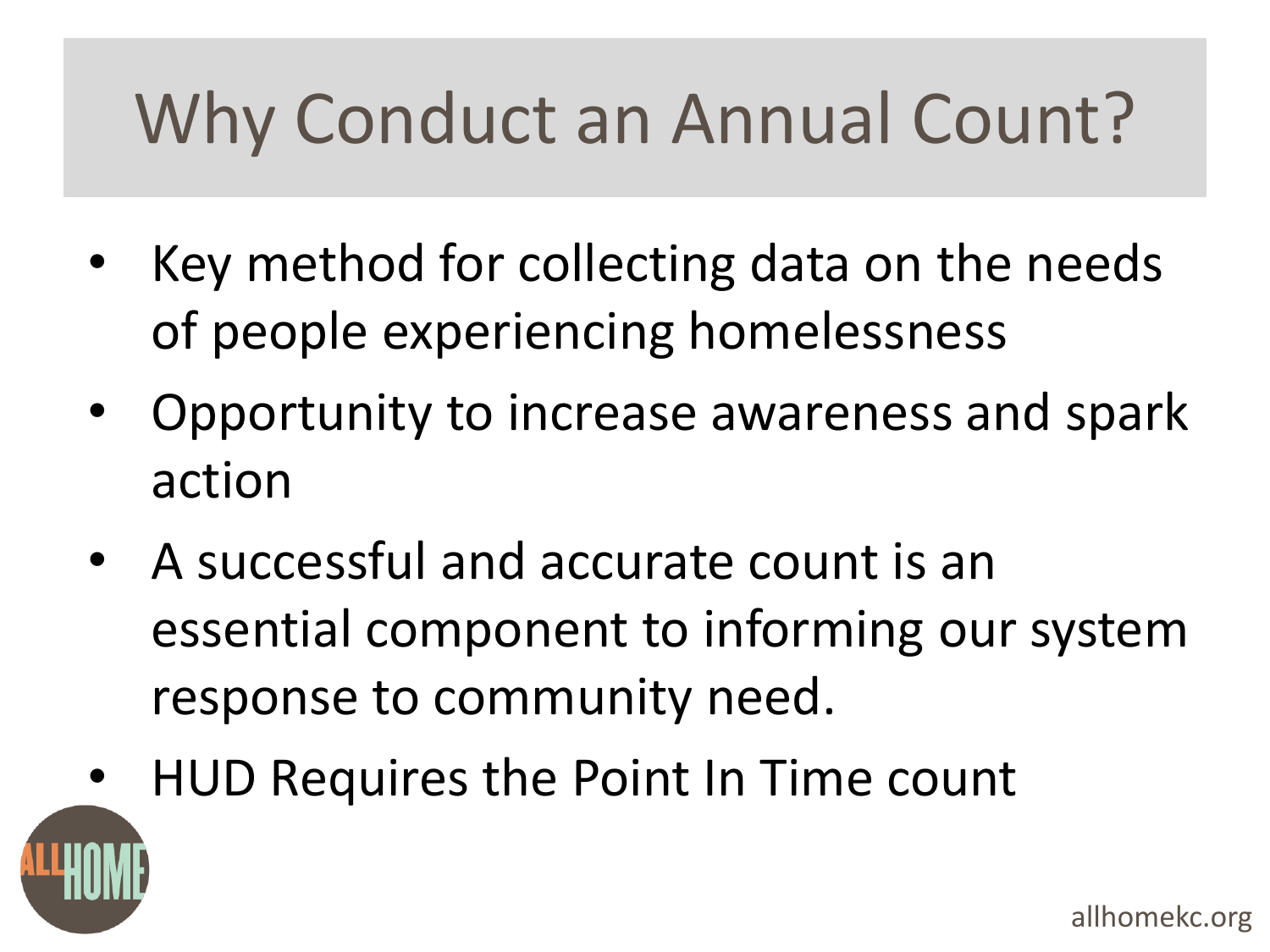# What's the same?

- Commitment to safe, accurate, and respectful data collection
- Partnership with providers, communities, and volunteers
- Multiple components
	- Street count teams– 2am-6am in most areas
		- Regional "Deployment Sites"
	- Shelter count– HMIS & non-HMIS
	- Follow up surveys

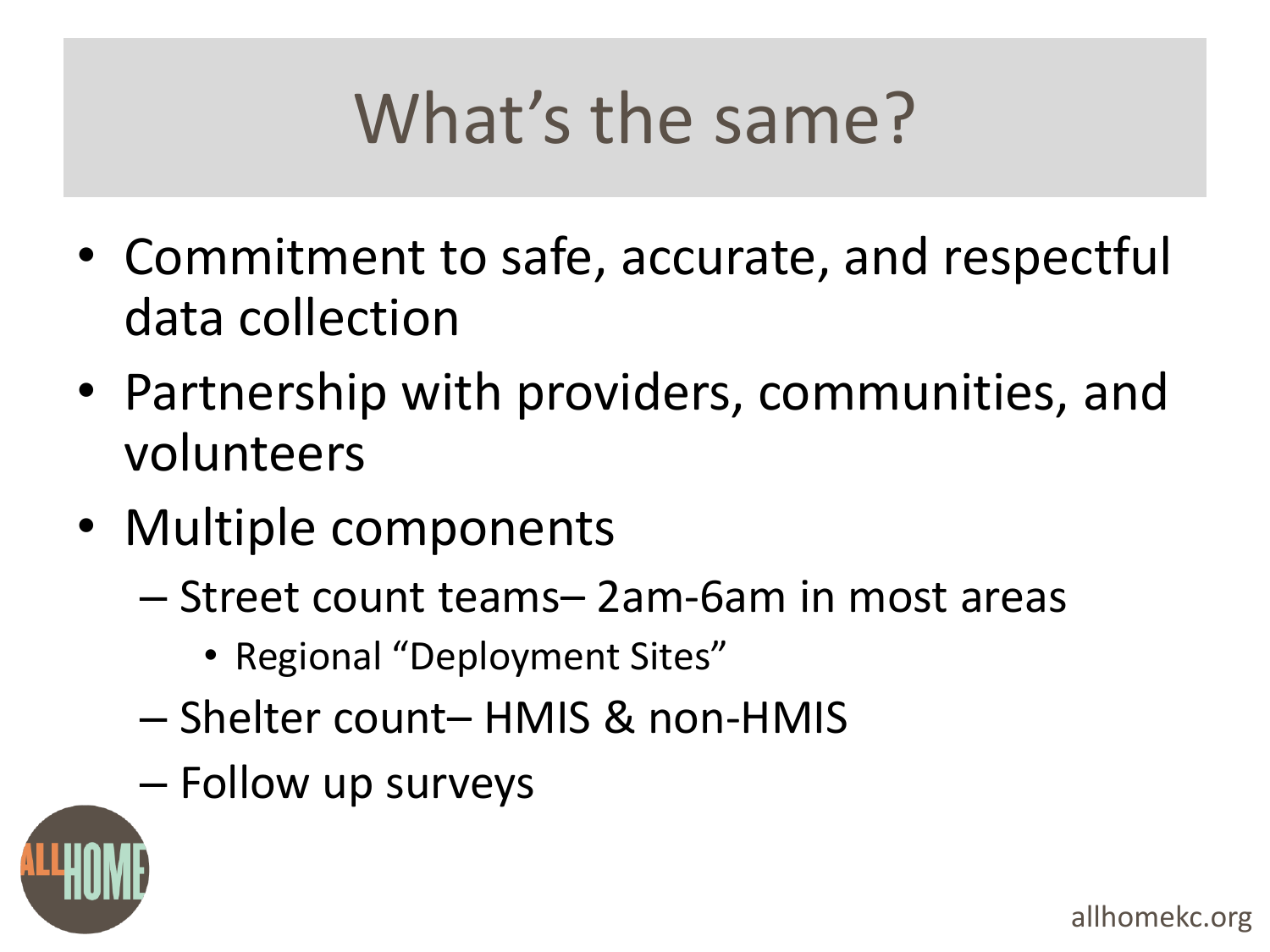## What's different?

- Different partnerships- Applied Survey Research
- Involvement of Guides on street count teams
- Change in Methodology/Data released in June:
	- Coverage of more areas, organized by Census Tract
	- More comprehensive sample-based survey effort
	- Special and/or adapted strategies for busses, vehicle residents, encampments, and hospitals
- Different data collection tools
- Integration of youth count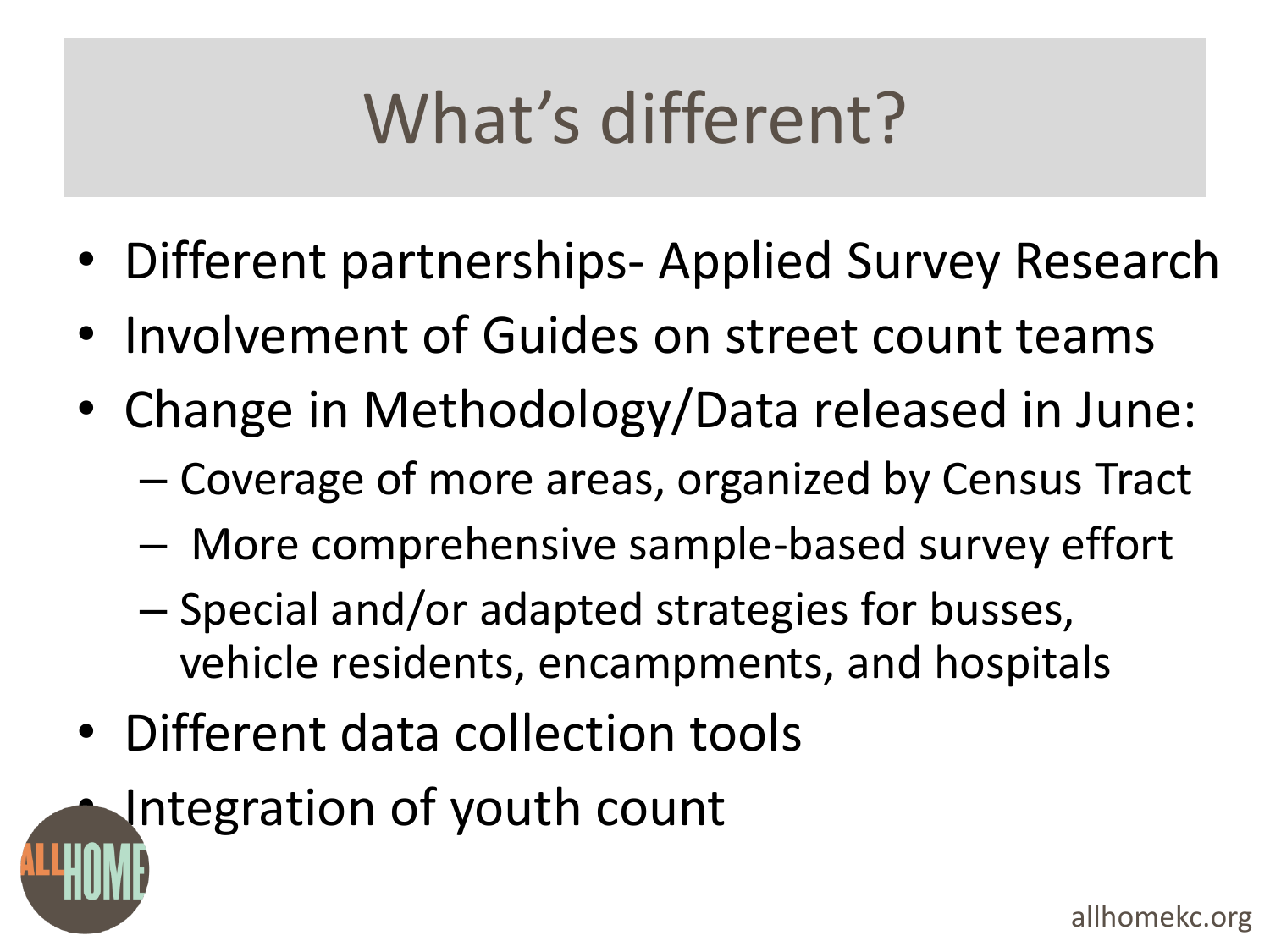#### Volunteer Recruitment

- **More than 700 volunteers** have registered in areas throughout Seattle and King County, well beyond our goal of 550. Online registration has now closed.
- **11 Trainings** have been held in locations across King County and Online training is available on All Home's website here: http://allhomekc.org/king-county-point-in-time-pit[count/#fndtn-regional-headquarters-and-training-details](http://allhomekc.org/king-county-point-in-time-pit-count/#fndtn-regional-headquarters-and-training-details)
- **Volunteer FAQs** are posted at<http://www.allhomekc.org>



allhomekc.org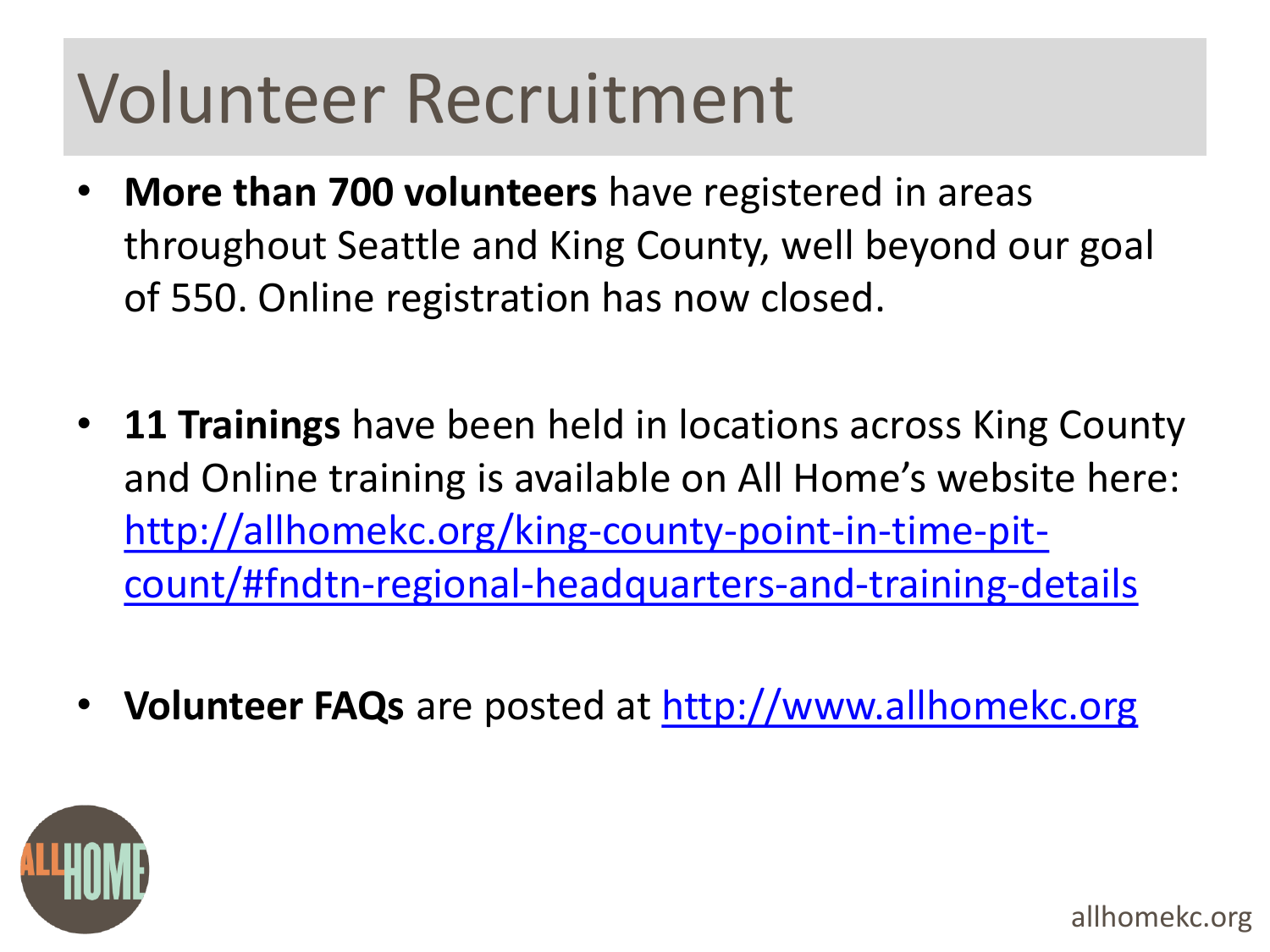#### Guide Recruitment

In addition to volunteers, count teams will be led by **Point In Time Guides**.

- **Guides** are paid positions (\$15/hr) for homeless for recently homeless individuals with lived experience in or near their count area.
- **Dozens of community partners have assisted in recruitment** of Guides
- More than **140 Guides have been recruited**, nearing our goal of 200 Guides

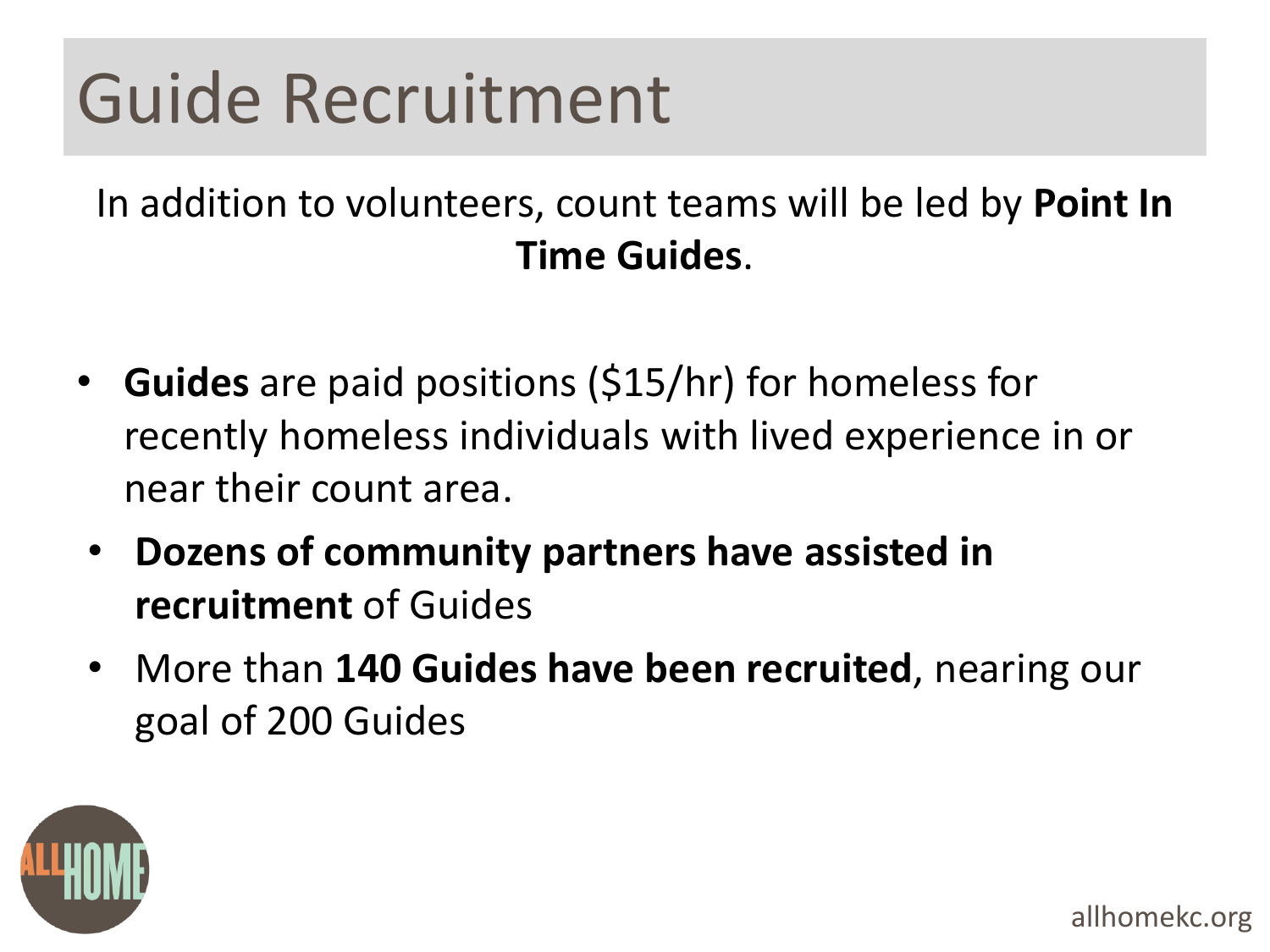## Youth Count & Survey

- **What?**
	- Targeted outreach effort to count unaccompanied youth (under 18) and young adults (18-24)
	- Surveys administered throughout the day on January 27, 2017
	- Question "Where did you sleep last night?" refers to the same night as the all-population street count
	- Includes youth and young adults who are literally homeless or unstably housed (couch surfing or imminently losing housing)
- **How?**
	- Youth and young adult-specific providers administer the survey at their sites
		- *(We've had more than 70 partners for the past two years!)*
	- Youth outreach workers and volunteers will participate in street outreach efforts with young adult guides to provide the survey with young people who are not connected with services